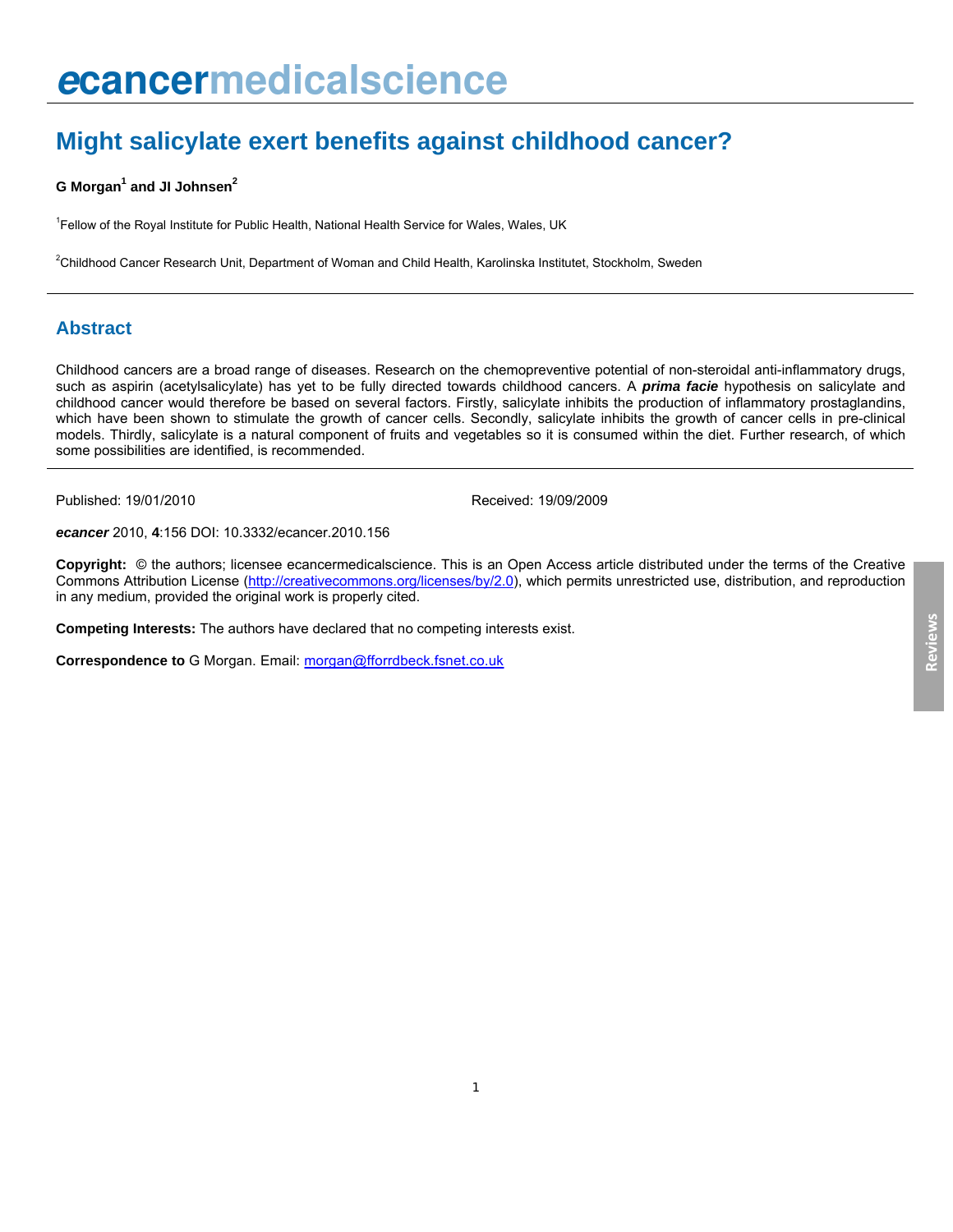# **Introduction**

Aspirin, acetylsalicylate, belongs to a class of medicines known as non-steroidal anti-inflammatory drugs (NSAIDs). These medicines are widely used for the treatment and alleviation of pain, inflammation and fever. However, undesirable effects, such as gastrointestinal irritation and an increased risk of cardiovascular events, limit the use of these medicines [1].

In low doses of 75–150 mg/d, aspirin is used to reduce the risk of cardiovascular disease [2]. There is also a growing evidencebase that aspirin and other NSAIDs might reduce the risk of developing a wide range of cancers [3]. Hypotheses underpinning this possible benefit are that NSAIDs might exert chemopreventive effects during the process of cancer development, so-called multistage carcinogenesis [4]. One contributory effect is believed to be due, at least part, to the inhibition of cyclo-oxygenase (COX) enzymes, leading to the reduced production of pro-inflammatory eicosanoids, like prostaglandins [4]. COX-1 is expressed constitutively whilst COX-2 is induced during carcinogenesis, leading to high levels of prostaglandin  $E_2$  production that supports cancer growth. In addition, aspirin and other NSAID have also been shown to directly inhibit the growth of cancer cells through COX-2 independent mechanisms and by inhibition of angiogenesis [4]. Furthermore, salicylate, which is the principle active metabolite of aspirin in humans, has been shown to induce programmed cell death, apoptosis, in several cancer cell lines [4].

Childhood cancers are a broad range of diseases that are rare everywhere in the world [5]. In so-called developed countries, however, childhood cancers are the commonest cause of disease-related deaths in childhood, carrying with them great emotional and economic cost [6]. The descriptive epidemiology of childhood cancer also varies in accuracy. In countries where registration of childhood cancer cases is almost complete, the epidemiology of childhood cancer shows little or no increase in incidence of new cases per annum [7]. By contrast, in some countries, for example some Eastern European countries [8] and India [9], registration is poor and compromises research on trend analysis and disease aetiology. In low-income countries, it has been suggested that hospital-based registries could be developed [10].

Although there is considerable interest and active research on the chemopreventive potential of NSAIDs, this has yet to be directed towards childhood cancers to the same extent as adult malignancies. In this paper, hypotheses are presented for the first time in the expanded form that salicylate might exert benefits against childhood cancer. These hypotheses build on

previous work [11] and possible future lines of research are identified. To offer a broader context, some aspects of childhood cancer aetiology are initially considered. Outside of the scope of this paper, however, is the proposal and broader debate that salicylate might be reclassified as vitamin S [12].

### **Aetiological aspects of childhood cancer**

With the exception of retinoblastoma (RB), where more than 40% of cases are due to an inherited mutation in the RB tumour suppressor gene [13], as well as in limited cases of Wilms tumour, Hodgkin's lymphoma and neuroblastoma, there is no clear evidence for a familial predisposition to childhood cancers [14–16]. This would in turn suggest a prominent role of modifiable risk factors in the aetiology of childhood cancer.

One such risk factor might be the exposure to infections. There is a hypothesis for an infectious aetiology for acute lymphoblastic leukaemia (ALL) but not for acute nonlymphoblastic leukaemia (AnLL) or for solid tumours such as those of the central nervous system (CNS) and neuroblastoma [17]. More generally, it is known that certain infections can predispose to cancer [18], such as human papillomavirus and the hepatitis virus. Vaccination programmes against these viruses are helpful to reduce the risk of cervical and liver cancer, respectively. Perhaps aspirin may also influence the risk of viral-induced cancers such as those caused by the Epstein-Barr virus [19] and Cytomegalovirus [20] by inhibiting cell invasion and exerting anti-viral effects, respectively.

Whilst recognizing the complexity of childhood cancer as a group of diseases, coupled to the difficulties of differentiating association from causation, two further modifiable risk factors are briefly discussed.

#### **Maternal exposure to risk factors**

Based on a study in the United Kingdom, socio-economic status does not appear to be a determinant of ALL in children [21]. This is potentially important since socio-economic status may be predictive of maternal lifestyle. Although much has been documented with regard to maternal diet, smoking, alcohol consumption and recreational or prescription drug use during pregnancy, there is no consistent evidence to support a link with any of these factors and childhood leukaemia [22].

Maternal exposure to solvents could further be investigated for ALL but evidence to date is limited given that it is based on selfreported data [23]. As a more general point, the adverse health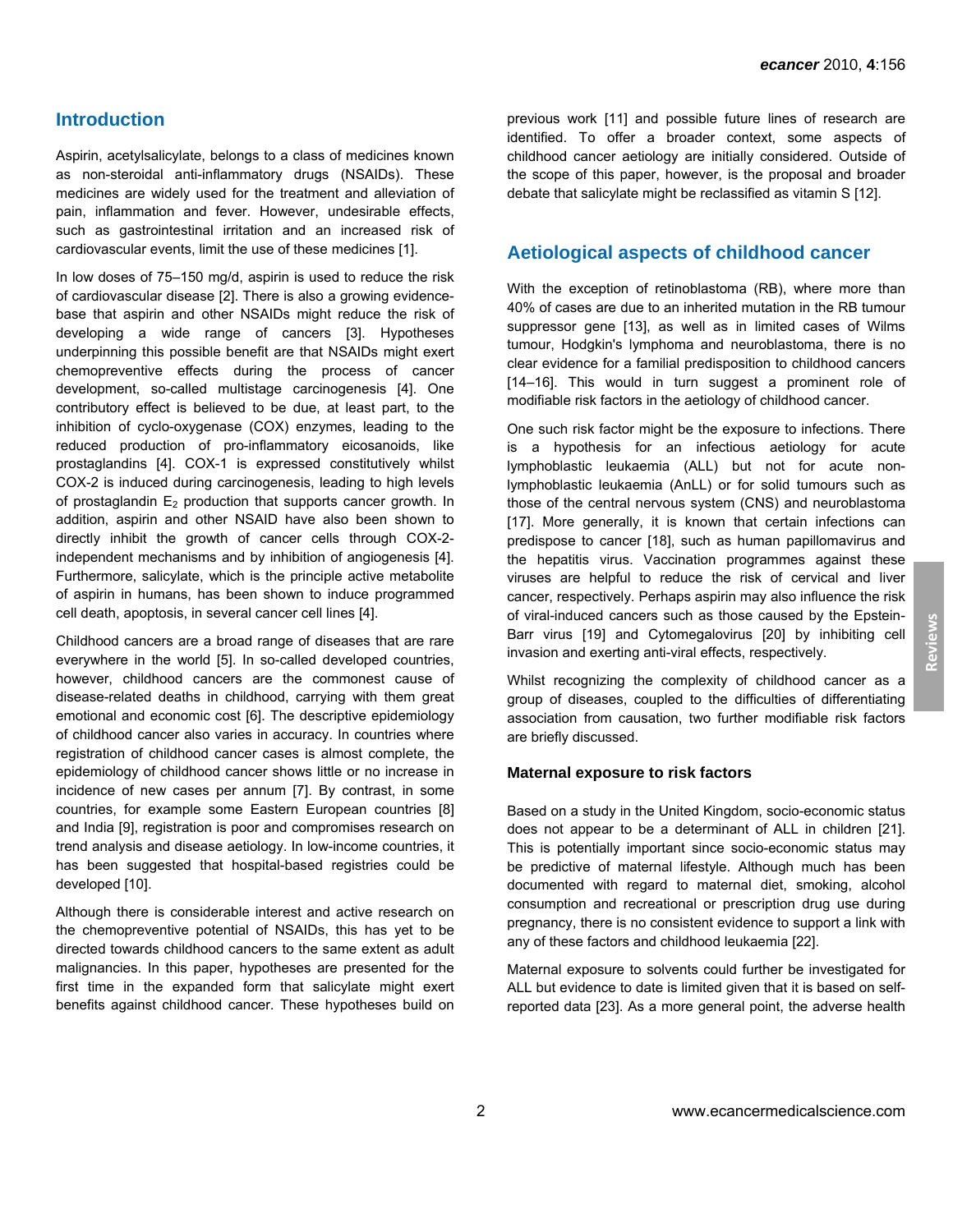effects linked to maternal exposures include foetal death, birth defects, being small for gestational age, pre-term birth, clinically overt cognitive, neurologic and behavioural abnormalities, subtle neuropsychological deficits, childhood cancer, asthma, other respiratory diseases and acute poisoning [24].

So, there is a broader challenge of correlating exposure to outcome for child health [25]. Expert groups faced with evaluating epidemiological evidence of potential causal relationships repeatedly encounter problems in summarizing the available data.

#### **Vitamin influence on childhood cancer risk**

Folic acid, vitamin B, is used in several countries as part of commercially available supplements and fortified foods for disease prevention [26]. Supplementations of folic acid to pregnant women have a beneficial effect in reducing the risk for neural tube defects in the offspring. There is evidence suggesting that folic acid supplementation also may reduce the risk of certain childhood cancers. Folic acid fortification in a Canadian study was associated with a significant 60% reduced risk for neuroblastoma development, whereas the incidence of ALL and hepatoblastoma remained unchanged [27].

Another study reported that maternal use of folic acid, both preconception and peri-conception, reduced the risk of brain tumours in the offspring. This may suggest that perhaps folic acid supplementation might prevent the development of cancers in a site-specific manner [28]. Moreover, pre-conception use of maternal multivitamin supplements containing folic acid demonstrated protective effects for childhood leukaemia, paediatric brain tumours and neuroblastoma [29]. Partly in contrast, a study from Germany showed that maternal use of multivitamins, folate and iron supplements reduced the risk of non-Hodgkin's lymphoma and perhaps leukaemia, but not tumours of the CNS. This study also demonstrated an associated increased risk for neuroblastoma in the offspring [30].

It has further been suggested that vitamin D has potential anticancer activity and vitamin D status is sub-optimal in many children in North America [31]. There is also a hypothesis of an increased risk of ALL following vitamin K given to newborns [32]. These influences, although questions remain, highlight the possible role of dietary components in the aetiology of childhood cancer.

# **Hypotheses that salicylate might protect against childhood cancer**

The evidence on the factors of childhood cancer is far from complete and there are risk-significant unresolved questions and gaps in knowledge. Given this, there is capacity for additional factors that influence childhood cancer risk to be put forward. It is on this basis that there is scope to suggest hypotheses that salicylate might help reduce the risk of childhood cancer.

Aspirin is now rarely used in children because of an association with a condition known as Reye's syndrome [33]. It has been suggested that the reduced use of the medicine in children could be a factor in increasing childhood asthma [34].

The rare use of aspirin in children, which *per se* may have negative consequences, focuses a *prima facie* hypothesis on salicylate and childhood cancer on two factors. Firstly, salicylate exerts apoptotic effects on a broad range of cancer cell lines and NSAIDs inhibit the development and progression on preclinical *in vivo* models of neuroblastoma and medulloblastoma [35–37].

Secondly, salicylate is a natural component of fruits and vegetables so it is consumed in the diet [38]. Salicylate plays an important role in protecting tissues from disease and damage through the induction of apoptosis and in the inflammatory resolution phase. It therefore follows that those fruits and vegetables grown in natural conditions where they are exposed to the environment and pathogenic challenge express the highest levels of salicylate in their tissues [38]. A related hypothesis is that humans are becoming increasingly salicylate deficient [39] due to changes in food production and consumption patterns [40].

There has been interest in the vegetarian diet and reduced cancer risk [41]. It would therefore appear that the pharmacological properties of salicylate from pharmaceutical or dietary sources have relevance to human health and disease. Evidence extending over several decades demonstrates that salicylate exerts a number of effects on prostaglandin pathways [42]. More recent evidence suggests that these effects appear to be dependent, at least in part, on the intra-cellular oxidative conditions [43]. Salicylate might also exert anti-inflammatory effects through non-COX mechanisms [44]. For example, there is evidence that salicylate exerts its anti-inflammatory action in part through inhibition of the extracellular signal-regulated kinase (ERK) pathway. This is potentially important given that tumour necrosis factor- $\alpha$  can induce the ERK pathway [45].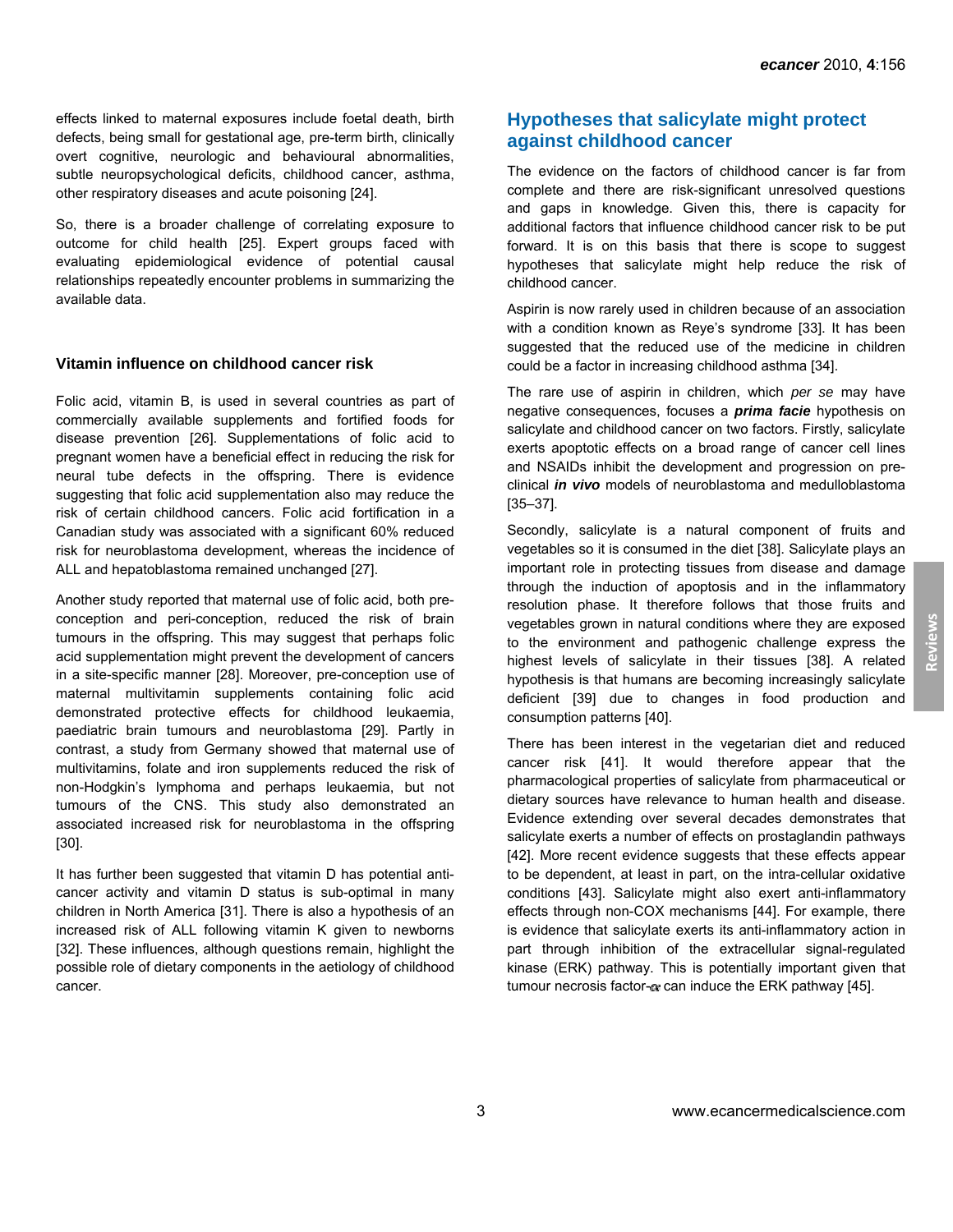There is also evidence that certain metabolites of salicylate may inhibit COX-2-dependent prostaglandin  $E_2$  formation at sites of inflammation [46]. Further research would appear to be warranted to clarify the anti-inflammatory pathways of salicylate and metabolites [47]. Recently, acetylation of COX-2 by lowdose aspirin was shown to redirect the catalytic activity of COX-2 away from generating pro-inflammatory prostaglandins and thromboxanes towards the production of lipoxins. The COX-2 enzyme with this modification remains catalytically active [48]. In contrast to prostaglandin  $E_2$ , which has proven procarcinogenic effects, one of the major end products of acetylated COX-2 is lipoxins (15-epi-lipoxin A4), which have anti-tumourigenic effects [49]. In addition, other lipid mediators such as resolvins and protectins, important in the resolution phase of inflammation, are also produced by COX-2 and lipoxygenase enzymes from the omega-3 fatty acids eicosapentanoic acid (EPA) and docohexanenoic acid (DHA), which could explain some of the anti-carcinogenic properties of these compounds [48,49]. It is possible that the ingestion of salicylate exerts multiple effects, directly as a parent compound and also with respect to the metabolites produced. Research on these effects in human health and disease might help to identify new therapeutic targets for cancer control, both in children and adults.

#### **Effects of NSAIDs on pre-clinical models of solid childhood tumours**

Several studies have shown that different NSAIDs inhibit the growth of some solid childhood cancer cells *in vitro*, notably neuroblastoma, medulloblastoma including primitive neuroectodermal tumours (PNET) osteosarcoma and rhabdomyosarcoma [35–37,50–58]. Furthermore, both the COX-2-specific NSAID celecoxib and the dual COX-1/COX-2 inhibitor diclofenac significantly inhibit neuroblastoma and medulloblastoma growth in animal models [35–37].

Moreover, prophylactic treatments with celecoxib inhibit or prevent the development of neuroblastoma xenografts in rodents [54]. Celecoxib also significantly enhanced the effects of common chemotherapeutic drugs used in the treatment of neuroblastoma and medulloblastoma [35–37]. Medulloblastoma, PNET and neuroblastoma primary tumours express high levels of COX-2 and microsomal prostaglandin E synthase-1 (mPGES-1), the two enzymes responsible for converting arachidonic acid, a dietary fatty acid and precursor to eicosanoid synthesis, to prostaglandin  $E_2$ . Compared to nonmalignant nervous tissue, neuroblastoma, medulloblastoma and other childhood nervous tumours contain increased levels of arachidonic acid [60,61].

The presence of high levels of COX-2 and mPGES-1 in these tumours may therefore generate a pathogenic environment for the increased production of pro-carcinogenic prostaglandins. It has also been shown that prostaglandin  $E_2$  increases proliferation of medulloblastoma cells and patients with malignant brain tumours have significantly higher concentrations of prostaglandin  $E_2$  in their tumours and plasma compared to patients with benign brain tumours or non-cancer control patients [59–61]. Moreover, the concentration of prostaglandin  $E_2$  in plasma decreases following neurosurgical resection of both malignant and benign brain tumours [61].

Taken together, these results suggest that dietary salicylate might be beneficial in the prevention of at least a subset of childhood cancers.

#### **Salicylate prevention of first and subsequent childhood cancers?**

Whilst recognizing that there may be some risks with ingesting high-levels salicylate during pregnancy [62], women may be exposed in two broad ways, which confer benefit. As suggested previously, the first of these is through dietary sources. The second is that some women might take aspirin, and there is evidence that in some cases of pre-eclampsia, low-doses of the medicine might be beneficial and increase birth weight [63]. This is potentially important *per se* given that low birthweight has been associated with numerous health problems during life [64].

One possible line of future research is therefore to understand the levels and effects of maternal exposure to salicylate on the risk of childhood cancer. More generally, such research could also examine maternal exposure to salicylate and other aspects of childhood health.

Maternal salicylate would also be expected to be secreted through breast milk. The effect of breastfeeding on childhood cancer risk is uncertain and increasing breastfeeding from 50% to 100% in the population has been estimated to prevent perhaps 5% of cases of childhood acute leukaemia or lymphoma at most [65]. Another consideration is the evidence that childhood fruit consumption may have a long-term protective effect on cancer risk in adults. Further prospective studies, with individual measures of diet, are required to further elucidate these relations [66].

There is evidence of a sustained increased risk of second malignancy in those treated for primary cancer, especially those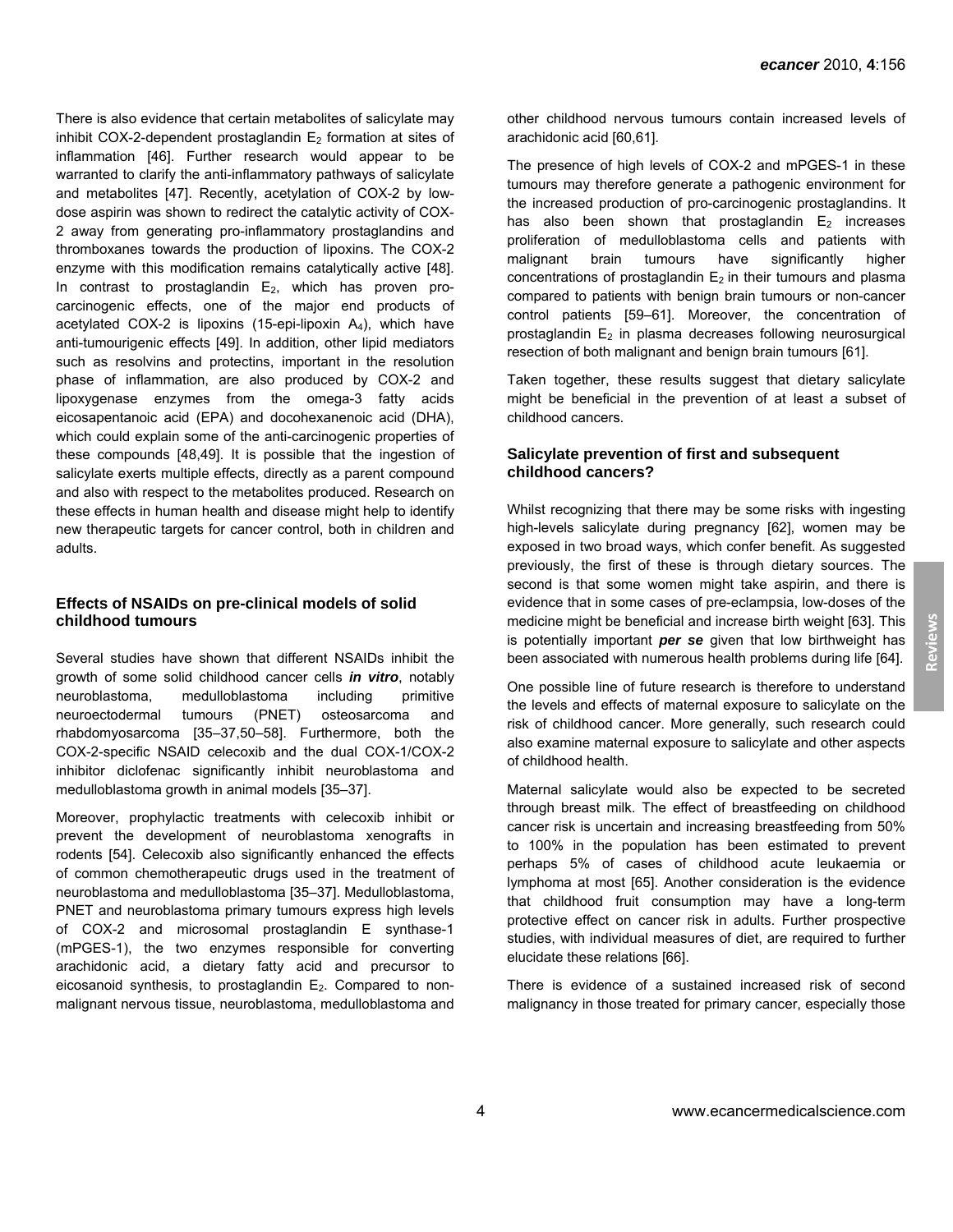diagnosed in childhood [67]. A study of salicylate levels in childhood cancer patients might therefore be a valuable research avenue. Such studies might measure salicylate levels non-invasively using readily available bodily fluids, such as urine. Perhaps dietary salicylate, particularly high in fruits and vegetables grown under organic conditions, could help reduce the risk of second malignancy. This could be tested experimentally through randomized trials with the active intervention being exposure to salicylate through fruits and vegetables.

Furthermore, salicylate might be an endogenous protective agent against cancer. There is evidence that humans have the ability to synthesize salicylate [68]. Salicylate deficiency or impaired metabolic pathways leading to synthesis might therefore be a factor in childhood cancer risk. In rare cases, however, some individuals experience salicylate intolerance [69]. A study of cancer risk in intolerant individuals might also be a productive research line. If salicylate does confer protection then intolerant individuals might have an increased risk of cancer.

Furthermore, laboratory-based experiments would also be helpful to increase knowledge and understanding of the effects of salicylate on childhood cancer.

#### **Some contemporary issues in childhood cancer**

Research evidence suggests that the continuing needs of childhood-cancer survivors include the provision of information of the later effects of treatment and self-care [70]. With respect to self-care, this might include tailored exercise programmes given that reduced physical activity is often a feature of childhood cancer, during and after treatment [71].

Across the world, childhood-cancer survival rates are increasing, for example one study from Singapore suggests that approximately 60% of patients overall survive more than two years [72]. Social aspects of surviving childhood cancers, such as impact on relationships, possibly highlight the need for longer support services to be offered [73]. Such psychosocial support might also be delivered to family members of childhood-cancer survivors [74].

Efforts to improve the cosmetic aspects of childhood cancer treatment, for example following irradiation of facial tissues, are also being developed and include the grafting of adipose tissue into affected areas [75]. Quality-of-life considerations in childhood cancer are also important and may differ, depending on the specific pathology. For example, evidence suggests that survivors of leukaemia have better quality of life than those with brain tumours [76].

Efforts to minimize the deleterious effects of childhood cancer treatment are also progressing [77]. Further research on the long-term health sequelae of surviving childhood cancer also appears warranted. There is evidence that irradiation, whole body or abdominal, can lead to an increase risk in developing type-2 diabetes mellitus [78] and, in females, complications in pregnancy have been described [79]. Increased risk of several long-term chronic health conditions, such as musculoskeletal disease, has been also observed in survivors of neuroblastoma [80]. Growth-hormone deficiency problems have also been described in childhood-cancer patients receiving cranial radiotherapy [81].

The scope for research and development on childhood cancer is considerable. This ranges from basic scientists continuing to develop pre-clinical cancer models, for example as demonstrated by work on hepatoblastoma [82], through to emergency department staff [83] as they may have opportunities to identify disease. The value of childhood cancer treatment being delivered by multidisciplinary teams appears important [84], especially when there is a high degree of distress within the family [85].

# **Closing remarks**

Many lines of contemporary research and development are active in the field of childhood cancer research. Given the extensive, although not conclusive, evidence base supporting a potential benefit of aspirin against cancer, studies on salicylate and childhood cancer risk appears worthwhile. Further research, of which several lines are identified in the paper, is recommended.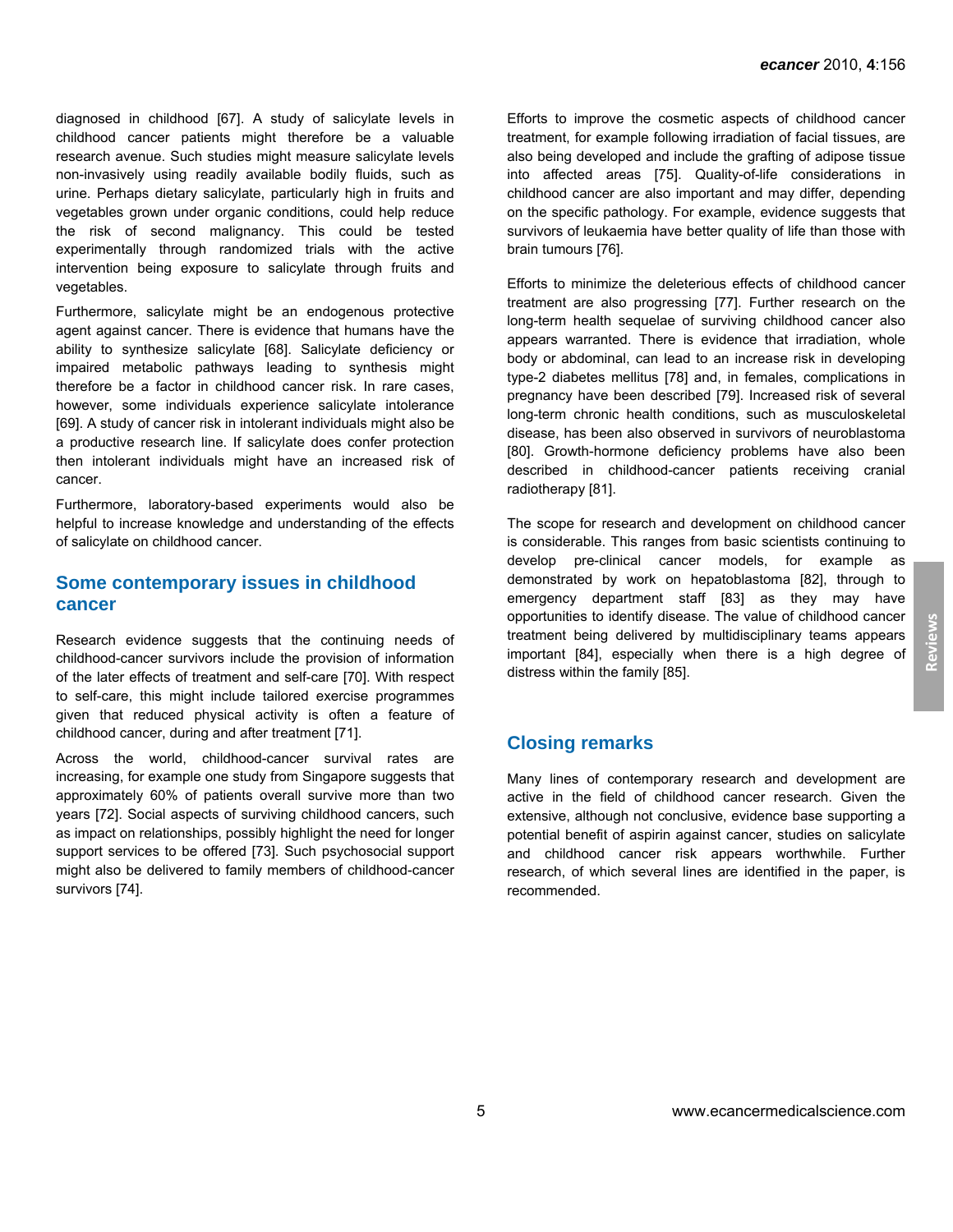### **References**

- 1. Roumie CL, Choma NN, Kaltenbach L, Mitchel EF, Arbogast PG and Griffin MR (2009) Non-aspirin NSAIDS, cyclooxygenase 2 inhibitors and risk for cardiovascular events-stroke, acute myocardial infarction and death from coronary heart disease *Pharmacoepidemiol Drug Saf* 18 1053–63 [PMID: 19637402](http://www.ncbi.nlm.nih.gov/pubmed/19637402) [doi:10.1002/pds.1820](http://dx.doi.org/10.1002/pds.1820)
- 2. Antithrombotic Trialists' Collaboration (2009) Aspirin in the primary and secondary prevention of vascular disease: collaborative meta-analysis of individual participant data from randomised trials *Lancet* 3731849–69 [PMID:](http://www.ncbi.nlm.nih.gov/pubmed/19482214)  [19482214](http://www.ncbi.nlm.nih.gov/pubmed/19482214) [doi:10.1016/S0140-6736\(09\)60503-1](http://dx.doi.org/10.1016/S0140-6736(09)60503-1)
- 3. (2009) International consensus statement on aspirin and NSAIDs for cancer prevention *Lancet Oncol* 10 501–7 [PMID: 19410194](http://www.ncbi.nlm.nih.gov/pubmed/19410194) [doi:10.1016/S1470-2045\(09\)70035-X](http://dx.doi.org/10.1016/S1470-2045(09)70035-X)
- 4. Elwood PC, Gallagher AM, Duthie GG, Mur LAJ and Morgan G (2009) Aspirin, salicylates and cancer *Lancet*  373 1301–9 [PMID: 19328542](http://www.ncbi.nlm.nih.gov/pubmed/19328542) [doi:10.1016/S0140-6736\(09\)](http://dx.doi.org/10.1016/S0140-6736(09)60243-9) [60243-9](http://dx.doi.org/10.1016/S0140-6736(09)60243-9)
- 5. Stiller CA (2004) Epidemiology and genetics of childhood cancer *Oncogene* 23 28 6429–44 [PMID: 15322515](http://www.ncbi.nlm.nih.gov/pubmed/15322515) [doi:10.1038/sj.onc.1207717](http://dx.doi.org/10.1038/sj.onc.1207717)
- 6. Buka I, Koranteng S and Osornio Vargas AR (2007) Trends in childhood cancer incidence: review of environmental linkages *Pediatr Clin North Am* 54 1 177–203 [PMID:](http://www.ncbi.nlm.nih.gov/pubmed/17306690)  [17306690](http://www.ncbi.nlm.nih.gov/pubmed/17306690) [doi:10.1016/j.pcl.2006.11.010](http://dx.doi.org/10.1016/j.pcl.2006.11.010)
- 7. Linabery AM and Ross JA (2008) Trends in childhood cancer incidence in the US (1992–2004) *Cancer* 112 2 416–32 [PMID: 18074355](http://www.ncbi.nlm.nih.gov/pubmed/18074355) [doi:10.1002/cncr.23169](http://dx.doi.org/10.1002/cncr.23169)
- 8. Gatta G, Zigon G, Capocaccia R *et al* (2009) Survival of European children and young adults with cancer diagnosed 1995–2002 *Eur J Cancer* 45 6 992–1005 [PMID 19231160](http://www.ncbi.nlm.nih.gov/pubmed/19231160) [doi:10.1016/j.ejca.2008.11.042](http://dx.doi.org/10.1016/j.ejca.2008.11.042)
- 9. Satyanarayana L and Asthana S (2007) Childhood cancer risk trends in India (1982–2000) *Indian Pediatr* 44 12 939– 41 [PMID: 18175853](http://www.ncbi.nlm.nih.gov/pubmed/18175853)
- 10. Howard SC, Metzger ML, Willimas JA, Quintana Y, Pui CH, Robison LL and Ribeiro RC (2008) Childhood cancer epidemiology in low income countries *Cancer* 112 3 461– 72 [PMID: 18072274](http://www.ncbi.nlm.nih.gov/pubmed/18072274) [doi:10.1002/cncr.23205](http://dx.doi.org/10.1002/cncr.23205)
- 11. Morgan G (2005) Could vitamin S (salicylate) protect against childhood cancer? *Med Hypotheses* 64 3 661 [PMID: 15617884](http://www.ncbi.nlm.nih.gov/pubmed/15617884) [doi:10.1016/j.mehy.2004.10.001](http://dx.doi.org/10.1016/j.mehy.2004.10.001)
- 12. Morgan G (2004) An aspirin a day *New Scientist* 7 36–9
- 13. Dyer MA and Bremner R (2005) The search for the retinoblastoma cell of origin *Nat Rev Cancer* 5 91–101 [PMID: 15685194](http://www.ncbi.nlm.nih.gov/pubmed/15685194)
- 14. Rudant J, Menegaux F and Lverger G (2007) Family history of cancer in children with acute leukemia, Hodgkin's lymphoma or non-Hodgkin's lymphoma: The ESCALE study (SFCE) *Int J Cancer* 121 1 119–26 [PMID: 17330239](http://www.ncbi.nlm.nih.gov/pubmed/17330239) [doi:10.1002/ijc.22624](http://dx.doi.org/10.1002/ijc.22624)
- 15. Mosse YP, Laudenslager M, Longo L, Cole KA, Wood A *et al* (2008) Identification of ALK as a major familial neuroblastoma predisposition gene *Nature* 455 930–5 [PMID 18724359](http://www.ncbi.nlm.nih.gov/pubmed/18724359)
- 16. Little J (1999) *Epidemiology of Childhood Cancer* (Lyons: IARC)
- 17. Maule MM, Zuccolo L, Magnani C *et al* (2006) Bayesian methods for early detection of changes in childhood cancer incidence: trends for acutelymphoblastic leukaemia are consistent with an infectious aetiology *Eur J Cancer* 42 1 78–83 [PMID: 16324832](http://www.ncbi.nlm.nih.gov/pubmed/16324832) [doi:10.1016/j.ejca.2005.07.028](http://dx.doi.org/10.1016/j.ejca.2005.07.028)
- 18. Kinlen L (2004) Infections and immune factors in cancer: the role of epidemiology *Oncogene* 23 634–8 [PMID](http://www.ncbi.nlm.nih.gov/pubmed/15322509)  [15322509](http://www.ncbi.nlm.nih.gov/pubmed/15322509) [doi:10.1038/sj.onc.1207898](http://dx.doi.org/10.1038/sj.onc.1207898)
- 19. Murono S, Yoshizaki T, Sato H, Takeshita H, Furukawa M and Pagano JS (2000) Aspirin inhibits tumor cell invasiveness induced by Epstein-Barr virus latent membrane protein 1 through suppression of matrix metalloproteinase-9 expression *Cancer Res* 60 2555–61 [PMID: 10811139](http://www.ncbi.nlm.nih.gov/pubmed/10811139)
- 20. Speir E, Yu ZX, Ferrans VJ, Huang ES and Epstein SE (1998) Aspirin attenuates cytomegalovirus infectivity and gene expression medicated by cyclo-oxygenase 2 in coronary artery smooth muscle cells *Circ Res* 83 2 210–6 [PMID: 9686761](http://www.ncbi.nlm.nih.gov/pubmed/9686761)
- 21. Smith A, Roman E and Simpson J (2006) Childhood leukemia and socioeconomic status: fact or artefact? A report from the United Kingdom childhood cancer study (UKCCS) *Int J Epidemiol* 35 6 1504–13 [PMID: 16945940](http://www.ncbi.nlm.nih.gov/pubmed/16945940) [doi:10.1093/ije/dyl193](http://dx.doi.org/10.1093/ije/dyl193)
- 22. Lightfoot TJ and Roman E (2004) Causes of childhood leukaemia and lymphoma *Toxicol Appl Pharmacol* 199 2 104–117 [PMID: 15313583](http://www.ncbi.nlm.nih.gov/pubmed/15313583) [doi:10.1016/j.taap.2003.12.032](http://dx.doi.org/10.1016/j.taap.2003.12.032)
- 23. McKinney PA, Raji OY, van Tongeren M and Feltbower RG (2008) The UK childhood cancer study: maternal occupational exposures and childhood leukaemia and lymphoma *Radiat Prot Dosimetry* 132 2 232–40 [PMID:](http://www.ncbi.nlm.nih.gov/pubmed/18922820)  [18922820](http://www.ncbi.nlm.nih.gov/pubmed/18922820) [doi:10.1093/rpd/ncn265](http://dx.doi.org/10.1093/rpd/ncn265)
- 24. Wigle DT, Arbuckle TE, Walker M *et al* (2007) Environmental hazards, evidence for effects on child health *J Toxicol Environ Health B Crit Rev* 10 1–2 3–39 [PMID:](http://www.ncbi.nlm.nih.gov/pubmed/18074303)  [18074303](http://www.ncbi.nlm.nih.gov/pubmed/18074303)
- 25. Wigle DT, Arbuckle TE, Turner MC *et al* (2008) Epidemiological evidence of relationships between reproductive and childhood health outcomes and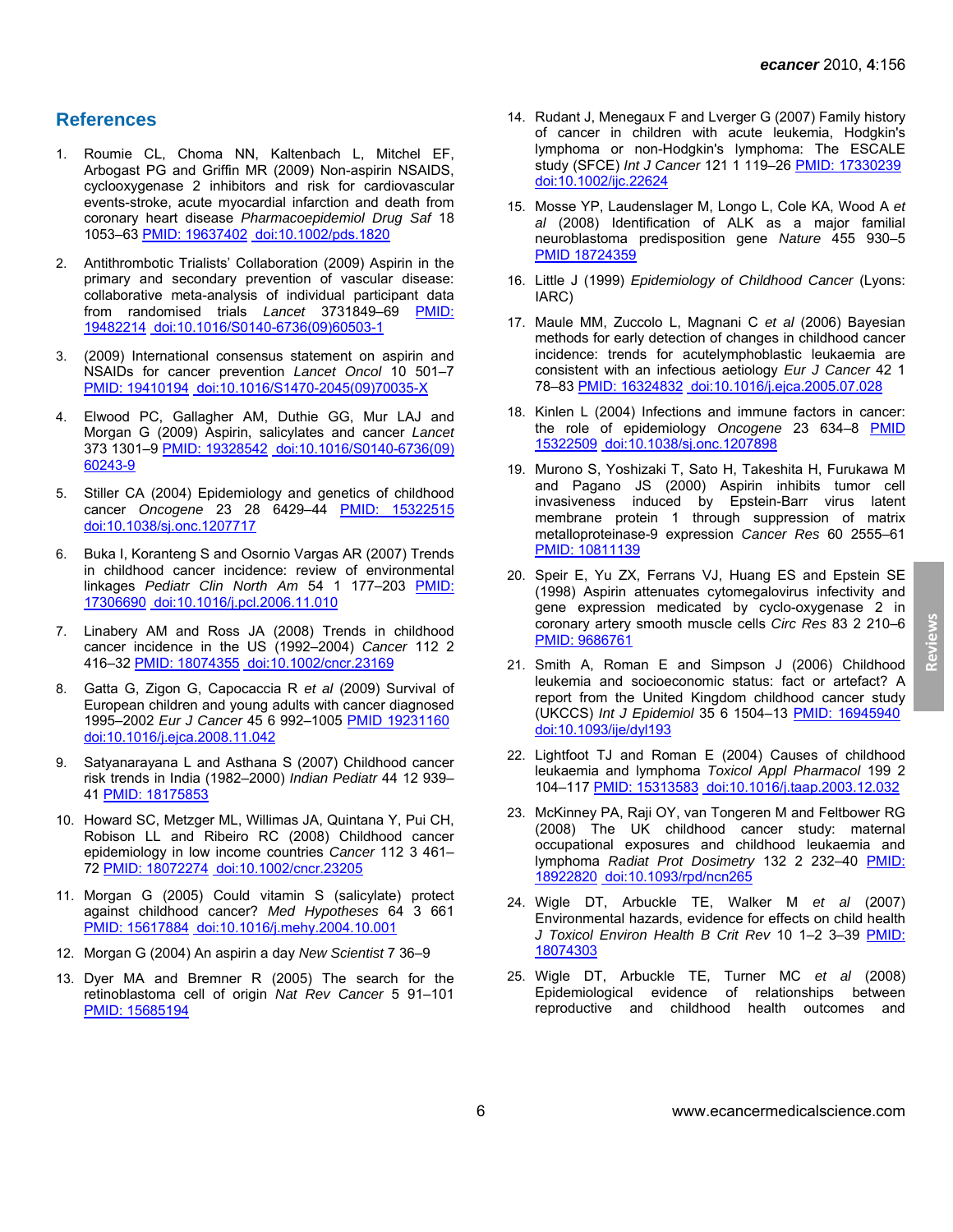**Reviews**

environmental contaminants *J Toxicol Environ Health B Crit Rev* 11 5–6 373–517 [PMID: 18470797](http://www.ncbi.nlm.nih.gov/pubmed/18470797)

- 26. Kim YI (2007) Folic acid fortification and supplementation good for some but not so good for others *Nutr Rev* 65 11 504–11 [PMID: 18038943](http://www.ncbi.nlm.nih.gov/pubmed/18038943) [doi:10.1301/nr.2007.nov.504-511](http://dx.doi.org/10.1301/nr.2007.nov.504-511)
- 27. French AE, Grant R, Weitzman S *et al* (2003) Folic acid food fortification is associated with a decline in neuroblastoma *Clin Pharmacol Ther* 74 288–94 [PMID:](http://www.ncbi.nlm.nih.gov/pubmed/12966372)  [12966372](http://www.ncbi.nlm.nih.gov/pubmed/12966372) [doi:10.1016/S0009-9236\(03\)00200-5](http://dx.doi.org/10.1016/S0009-9236(03)00200-5)
- 28. Bunin GR, Kuitjen RR, Buckley JD, Rorke LB and Meadows AT (1993) Relation between maternal diet and subsequent primitive neuroectodermal brain tumors in young children *N Engl J Med* 329 536–41 [PMID: 8336753](http://www.ncbi.nlm.nih.gov/pubmed/8336753) [doi:10.1056/NEJM199308193290804](http://dx.doi.org/10.1056/NEJM199308193290804)
- 29. Goh YI, Bollano E, Einarson TR and Koren G (2007) Prenatal multivitamin supplementation and rates of paediatric cancers: a meta-analysis *Clin Pharmacol Ther*  81 685–91 [PMID: 17314929](http://www.ncbi.nlm.nih.gov/pubmed/17314929) [doi:10.1038/sj.clpt.6100100](http://dx.doi.org/10.1038/sj.clpt.6100100)
- 30. Schuz J, Weihkopf T and Kaatsch P (2007) Medication use during pregnancy and the risk of childhood cancer in the offspring *Eur J Pediatr* 166 433–41 [PMID: 17345098](http://www.ncbi.nlm.nih.gov/pubmed/17345098) [doi:10.1007/s00431-006-0401-z](http://dx.doi.org/10.1007/s00431-006-0401-z)
- 31. Stallings VA (2008) Childhood cancer and vitamins: prevention and treatment *Pediatr Blood Cancer* 50 2 442–4 [PMID: 18064638](http://www.ncbi.nlm.nih.gov/pubmed/18064638) [doi:10.1002/pbc.21416](http://dx.doi.org/10.1002/pbc.21416)
- 32. Craft AW (1998) Childhood cancer: improved prospects for survival but is prevention possible? *Indian J Pediatr* 65 6 797–804 [PMID: 10773943](http://www.ncbi.nlm.nih.gov/pubmed/10773943) [doi:10.1007/BF02831337](http://dx.doi.org/10.1007/BF02831337)
- 33. Glasgow JF (2006) Reye's syndrome: the case for a causal link with aspirin *Drug Saf* 29 12 1111–21 [PMID: 17147458](http://www.ncbi.nlm.nih.gov/pubmed/17147458) [doi:10.2165/00002018-200629120-00003](http://dx.doi.org/10.2165/00002018-200629120-00003)
- 34. Varner AE, Busse WW and Lemanske RJF (1998) Hypothesis: decreasing use of pediatric aspirin has contributed to the increasing prevalence of childhood asthma *Ann Alergy Asthma Immunol* 81 347–51 [doi:10.1016/S1081-1206\(10\)63127-4](http://dx.doi.org/10.1016/S1081-1206(10)63127-4)
- 35. Johnsen JI, Lindskog M, Ponthan F, Pettersen I, Elfman L, Orrego A, Sveinbjornsson B and Kogner P (2004) Cyclooxygenase-2 is expressed in neuroblastoma, and nonsteroidal anti-inflammatory drugs induce apoptosis and inhibit tumor growth *in vivo Cancer Res* 64 7210–5 [PMID:](http://www.ncbi.nlm.nih.gov/pubmed/15492235)  [15492235](http://www.ncbi.nlm.nih.gov/pubmed/15492235) [doi:10.1158/0008-5472.CAN-04-1795](http://dx.doi.org/10.1158/0008-5472.CAN-04-1795)
- 36. Ponthan F, Wickström M, Gleissman H, Fuskevag OM, Segerström L, Sveinbjörnsson B *et al* (2007) Celecoxib prevents neuroblastoma tumor development and potentiates the effect of chemotherapeutic drugs *in vitro* and *in vivo Clin Cancer Res* 13 1036 [PMID: 17289900](http://www.ncbi.nlm.nih.gov/pubmed/17289900) [doi:10.1158/1078-0432.CCR-06-1908](http://dx.doi.org/10.1158/1078-0432.CCR-06-1908)
- 37. Baryawno N, Sveinbjörnsson B, Eksborg S, Orrego A, Segerström L, Oqvist CO *et al* (2008) Tumor-growth-

promoting cyclooxygenase-2 prostaglandin E2 pathway provides medulloblastoma therapeutic targets *Neuro Oncol*  10 661–74 [PMID: 18715952](http://www.ncbi.nlm.nih.gov/pubmed/18715952) [doi:10.1215/15228517-2008-](http://dx.doi.org/10.1215/15228517-2008-035) [035](http://dx.doi.org/10.1215/15228517-2008-035)

- 38. Blacklock CJ, Lawrence JR, Wiles D, Malcolm EA, Gibson IH, Kelly CJ and Paterson JR (2001) Salicylic acid in the serum of subjects not taking aspirin. Comparison of salicylic acid concentrations in the serum of vegetarians, non-vegetarians, and patients taking low dose aspirin *J Clin*  Pathol 54 7 553-5 [PMID: 11429429](http://www.ncbi.nlm.nih.gov/pubmed/11429429) [doi:10.1136/jcp.54.7.](http://dx.doi.org/10.1136/jcp.54.7.553) [553](http://dx.doi.org/10.1136/jcp.54.7.553)
- 39. Morgan G (2003) Should aspirin be used to counteract 'salicylate deficiency'? *Pharmacol Toxicol* 93 4 153–5 [PMID: 14629738](http://www.ncbi.nlm.nih.gov/pubmed/14629738) [doi:10.1034/j.1600-0773.2003.930401.x](http://dx.doi.org/10.1034/j.1600-0773.2003.930401.x)
- 40. Popkin BM (2006) Global nutrition dynamics: the world is shifting rapidly toward a diet linked with noncommunicable diseases *Am J Clin Nutr* 84 2 289–98 [PMID: 16895874](http://www.ncbi.nlm.nih.gov/pubmed/16895874)
- 41. Key TJ, Appleby PN, Spencer EA, Travis RC, Roddam AW and Allen NE (2009) Mortality in British vegetarians: results from the European Prospective Investigation into Cancer and Nutrition (EPIC-Oxford) *Am J Clin Nutr* 89 5 1613S– 1619S [PMID: 19297458](http://www.ncbi.nlm.nih.gov/pubmed/19297458) [doi:10.3945/ajcn.2009.26736L](http://dx.doi.org/10.3945/ajcn.2009.26736L)
- 42. Smith MJ, Ford-Hutchinson AW, Walker JR and Slack JA (1979) Aspirin, salicylate and prostaglandins *Inflammation Res* 9 5–6 483–7 [PMID 546171](http://www.ncbi.nlm.nih.gov/pubmed/546171)
- 43. Aronoff DM, Boutaud O, Marnett LJ and Oates JA (2003) Inhibition of prostaglandin H2 synthases by salicylate is dependent on the oxidative state of the enzymes *J Pharmacol Exp Ther* 304 2 589–95 [PMID: 12538810](http://www.ncbi.nlm.nih.gov/pubmed/12538810) [doi:10.1124/jpet.102.042853](http://dx.doi.org/10.1124/jpet.102.042853)
- 44. Weissmann G, Montesinos MC, Pillinger M, Cronstein BN (2002) Non-prostaglandin effects of aspirin III and salicylate:inhibition of integrin-dependent human neutrophil aggregation and inflammation in COX 2- and NF kappa B (P105)-knockout mice *Adv Exp Med Biol* 507 571–7 [PMID:](http://www.ncbi.nlm.nih.gov/pubmed/12664642)  [12664642](http://www.ncbi.nlm.nih.gov/pubmed/12664642)
- 45. Wang Z and Brecher P (1999) Salicylate inhibition of extracellular signal-regulated kinases and inducible nitric oxide synthase *Hypertension* 34 1259 [PMID: 10601128](http://www.ncbi.nlm.nih.gov/pubmed/10601128)
- 46. Hinz B, Kraus V, Pahl A and Brune K (2000) Salicylate metabolites inhibit cyclooxygenase-2-dependent prostaglandin  $E_2$  synthesis in murine macrophages *Biochem Biophys Res Commun* 274 1 197–202 [PMID:](http://www.ncbi.nlm.nih.gov/pubmed/10903918)  [10903918](http://www.ncbi.nlm.nih.gov/pubmed/10903918) [doi:10.1006/bbrc.2000.3123](http://dx.doi.org/10.1006/bbrc.2000.3123)
- 47. Higgs GA, Salmon JA, Henderson B and Vane JR (1987) Pharmacokinetics of aspirin and salicylate in relation to inhibition of arachidonate cyclooxygenase and antiinflammatory activity *Proc Natl Acad Sci USA* 84 5 1417–20 [PMID: 3103135](http://www.ncbi.nlm.nih.gov/pubmed/3103135) [doi:10.1073/pnas.84.5.1417](http://dx.doi.org/10.1073/pnas.84.5.1417)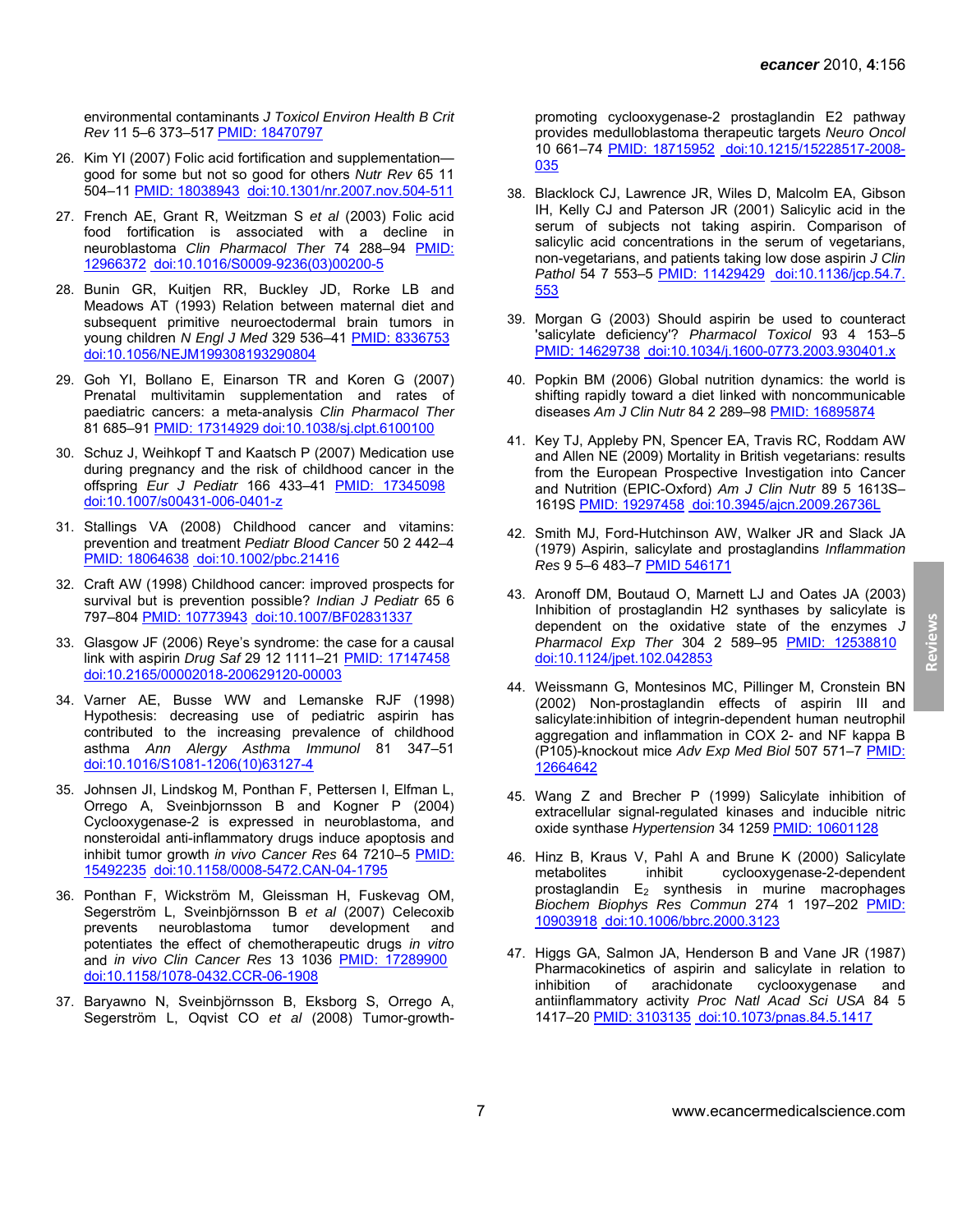- 48. Serhan CN, Yacoubian S and Yang R (2008) Antiinflammatory and proresolving lipid mediators *Annu Rev Pathol* 3 279–312 [PMID: 18233953](http://www.ncbi.nlm.nih.gov/pubmed/18233953) [doi:10.1146/annurev.](http://dx.doi.org/10.1146/annurev.pathmechdis.3.121806.151409) [pathmechdis.3.121806.151409](http://dx.doi.org/10.1146/annurev.pathmechdis.3.121806.151409)
- 49. Janakiram NB and Rao CV (2009) Role of lipoxins and resolvins as anti-inflammatory and proresolving mediators in colon cancer *Curr Mol Med* 9 565–79 [PMID 19601807](http://www.ncbi.nlm.nih.gov/pubmed/19601807) [doi:10.2174/156652409788488748](http://dx.doi.org/10.2174/156652409788488748)
- 50. Johnsen JI, Lindskog M, Ponthan F, Pettersen I, Elfman L, Orrego A, Sveinbjörnsson B and Kogner P (2005) NSAIDs in neuroblastoma therapy *Cancer Lett* 228 195–201 [PMID:](http://www.ncbi.nlm.nih.gov/pubmed/15975708)  [15975708](http://www.ncbi.nlm.nih.gov/pubmed/15975708) [doi:10.1016/j.canlet.2005.01.058](http://dx.doi.org/10.1016/j.canlet.2005.01.058)
- 51. Lau LM, Wolter JK, Lau JT, Cheng LS, Smith KM, Hansford LM, Zhang L, Baruchel S, Robinson F and Irwin MS (2009) Cyclooxygenase inhibitors differentially modulate p73 isoforms in neuroblastoma *Oncogene* 28 2024–33 [PMID:](http://www.ncbi.nlm.nih.gov/pubmed/19363520)  [19363520](http://www.ncbi.nlm.nih.gov/pubmed/19363520) [doi:10.1038/onc.2009.59](http://dx.doi.org/10.1038/onc.2009.59)
- 52. Lau L, Hansford LM, Cheng LS, Hang M, Baruchel S, Kaplan DR and Irwin MS (2007) Cyclooxygenase inhibitors modulate the p53/HDM2 pathway and enhance chemotherapy-induced apoptosis in neuroblastoma *Oncogene* 26 1920–31 [PMID: 16983334](http://www.ncbi.nlm.nih.gov/pubmed/16983334) [doi:10.1038/sj.](http://dx.doi.org/10.1038/sj.onc.1209981) [onc.1209981](http://dx.doi.org/10.1038/sj.onc.1209981)
- 53. Parashar B and Shafit-Zagardo B (2006) Inhibition of human neuroblastoma in SCID mice by low-dose of selective Cox-2 inhibitor nimesulide *J Neurooncol* 78 129– 34 [PMID: 16552621](http://www.ncbi.nlm.nih.gov/pubmed/16552621) [doi:10.1007/s11060-005-9079-8](http://dx.doi.org/10.1007/s11060-005-9079-8)
- 54. Dickens DS and Cripe TP (2003) Effect of combined cyclooxygenase-2 and matrix metalloproteinase inhibition on human sarcoma xenografts *J Pediatr Hematol Oncol* 25 709–14 [PMID: 12972806](http://www.ncbi.nlm.nih.gov/pubmed/12972806) [doi:10.1097/00043426-](http://dx.doi.org/10.1097/00043426-200309000-00007) [200309000-00007](http://dx.doi.org/10.1097/00043426-200309000-00007)
- 55. Patti R, Gumired K, Reddanna P, Sutton LN, Phillips PC and Reddy CD (2002) Overexpression of cyclooxygenase-2 (COX-2) in human primitive neuroectodermal tumors: effect of celecoxib and rofecoxib *Cancer Lett* 180 13–21 [PMID:](http://www.ncbi.nlm.nih.gov/pubmed/11911965)  [11911965](http://www.ncbi.nlm.nih.gov/pubmed/11911965) [doi:10.1016/S0304-3835\(02\)00003-4](http://dx.doi.org/10.1016/S0304-3835(02)00003-4)
- 56. Kaneko M, Kaneko S and Suzuki K (2009) Prolonged lowdose administration of the cyclooxygenase-2 inhibitor celecoxib enhances the antitumor activity of irinotecan against neuroblastoma xenografts *Cancer Sci* 100 2193– 201 [PMID 19673886](http://www.ncbi.nlm.nih.gov/pubmed/19673886)
- 57. Kökoğlu E, Tüter Y, Sandikçi KS, Yazici Z, Ulakoğlu EZ, Sönmez H and Ozyurt E (1998) Prostaglandin E2 levels in human brain tumor tissues and arachidonic acid levels in the plasma membrane of human brain tumors *Cancer Lett*  132 17-21 [PMID: 10397448](http://www.ncbi.nlm.nih.gov/pubmed/10397448) [doi:10.1016/S0304-3835](http://dx.doi.org/10.1016/S0304-3835(98)00127-X) [\(98\)00127-X](http://dx.doi.org/10.1016/S0304-3835(98)00127-X)
- 58. Reynolds LM, Dalton CF and Reynolds GP (2001) Phospholipid fatty acids and neurotoxicity in human

neuroblastoma SH-SY5Y cells *Neurosci Lett* 309 193–6 [PMID: 11514074](http://www.ncbi.nlm.nih.gov/pubmed/11514074) [doi:10.1016/S0304-3940\(01\)02071-7](http://dx.doi.org/10.1016/S0304-3940(01)02071-7)

- 59. Nathoo N, Barnett GH and Golubic M (2004) The eicosanoid cascade: possible role in gliomas and meningiomas *J Clin Pathol* 57 6–13 [PMID: 14693827](http://www.ncbi.nlm.nih.gov/pubmed/14693827) [doi:10.1136/jcp.57.1.6](http://dx.doi.org/10.1136/jcp.57.1.6)
- 60. Kökoğlu E, Tüter Y, Yazici Z, Sandikci KS, Sönmez H, Ulakoğlu EZ and Ozyurt E (1998) Profiles of the fatty acids in the plasma membrane of human brain tumors *Cancer Biochem Biophys* 16 301–12 [PMID 9925279](http://www.ncbi.nlm.nih.gov/pubmed/9925279)
- 61. Loh JK, Hwang SL, Lieu AS, Huang TY and Howng SL (2002) The alteration of prostaglandin E2 levels in patients with brain tumors before and after tumor removal *J Neurooncol* 57 147–50 [PMID: 12125976](http://www.ncbi.nlm.nih.gov/pubmed/12125976) [doi:10.1023/A:](http://dx.doi.org/10.1023/A:1015782809966) [1015782809966](http://dx.doi.org/10.1023/A:1015782809966)
- 62. Colllins E and Turner G (1975) Maternal effects of regular salicylate ingestion during pregnancy *Lancet* 2 335–8 [PMID](http://www.ncbi.nlm.nih.gov/pubmed/51142)  [51142](http://www.ncbi.nlm.nih.gov/pubmed/51142) [doi:10.1016/S0140-6736\(75\)92777-4](http://dx.doi.org/10.1016/S0140-6736(75)92777-4)
- 63. Coomarasamy A, Honest H, Papaionnou S, Gee H and Khan KS (2003) Aspirin for the prevention of preeclampsia in women with historial risk factors: a systematic review *Obstet Gynecol* 101 1319–32
- 64. de Boo HA and Harding JE (2006) The developmental origins of adult disease (Barker) hypothesis *Aust NZ J Obstet Gynaecol* 46 1 4–14 [PMID: 16441686](http://www.ncbi.nlm.nih.gov/pubmed/16441686) [doi:10.1111/](http://dx.doi.org/10.1111/j.1479-828X.2006.00506.x) [j.1479-828X.2006.00506.x](http://dx.doi.org/10.1111/j.1479-828X.2006.00506.x)
- 65. Martin RM, Gunnell D, Owen CG and Smith GD (2005) Breast-feeding and childhood cancer: A systematic review with meta-analysis *Int J Cancer* 117 1020–31 [PMID:](http://www.ncbi.nlm.nih.gov/pubmed/15986434)  [15986434](http://www.ncbi.nlm.nih.gov/pubmed/15986434) [doi:10.1002/ijc.21274](http://dx.doi.org/10.1002/ijc.21274)
- 66. Maynard M, Gunnell D, Emmett P *et al* (2003) Fruits, vegetables, and antioxidants in childhood and risk of adult cancer: the Boyd Orr cohort *J Epidemiol Community Health*  57 218–25 [PMID: 12594199](http://www.ncbi.nlm.nih.gov/pubmed/12594199) [doi:10.1136/jech.57.3.218](http://dx.doi.org/10.1136/jech.57.3.218)
- 67. Hammal DM, Bell CL, Craft AW and Parker L (2005) Second primary tumors in children and young adults in the north of England (1968–99) *Pediatr Blood Cancer* 45 2 155–61 [PMID: 15880357](http://www.ncbi.nlm.nih.gov/pubmed/15880357) [doi:10.1002/pbc.20448](http://dx.doi.org/10.1002/pbc.20448)
- 68. Paterson JR, Baxter G, Dreyer JS, Halket JM, Flynn R and Lawrence JR (2008) Salicylic acid sans aspirin in animals and man: persistence in fasting and biosynthesis from benzoic acid *J Agric Food Chem* 56 24 11648–52 [PMID:](http://www.ncbi.nlm.nih.gov/pubmed/19053387)  [19053387](http://www.ncbi.nlm.nih.gov/pubmed/19053387) [doi:10.1021/jf800974z](http://dx.doi.org/10.1021/jf800974z)
- 69. Healy E, Newell L, Howarth P and Friedmann PS (2008) Control of salicylate intolerance with fish oils *Br J Dermatol*  159 6 1368–9 [PMID: 18795922](http://www.ncbi.nlm.nih.gov/pubmed/18795922) [doi:10.1111/j.1365-2133.](http://dx.doi.org/10.1111/j.1365-2133.2008.08830.x) [2008.08830.x](http://dx.doi.org/10.1111/j.1365-2133.2008.08830.x)
- 70. Knijnenburg SL, Kremer LC, van den Bos C, Braam KI and Jaspers MW (2010) Health information needs of childhood